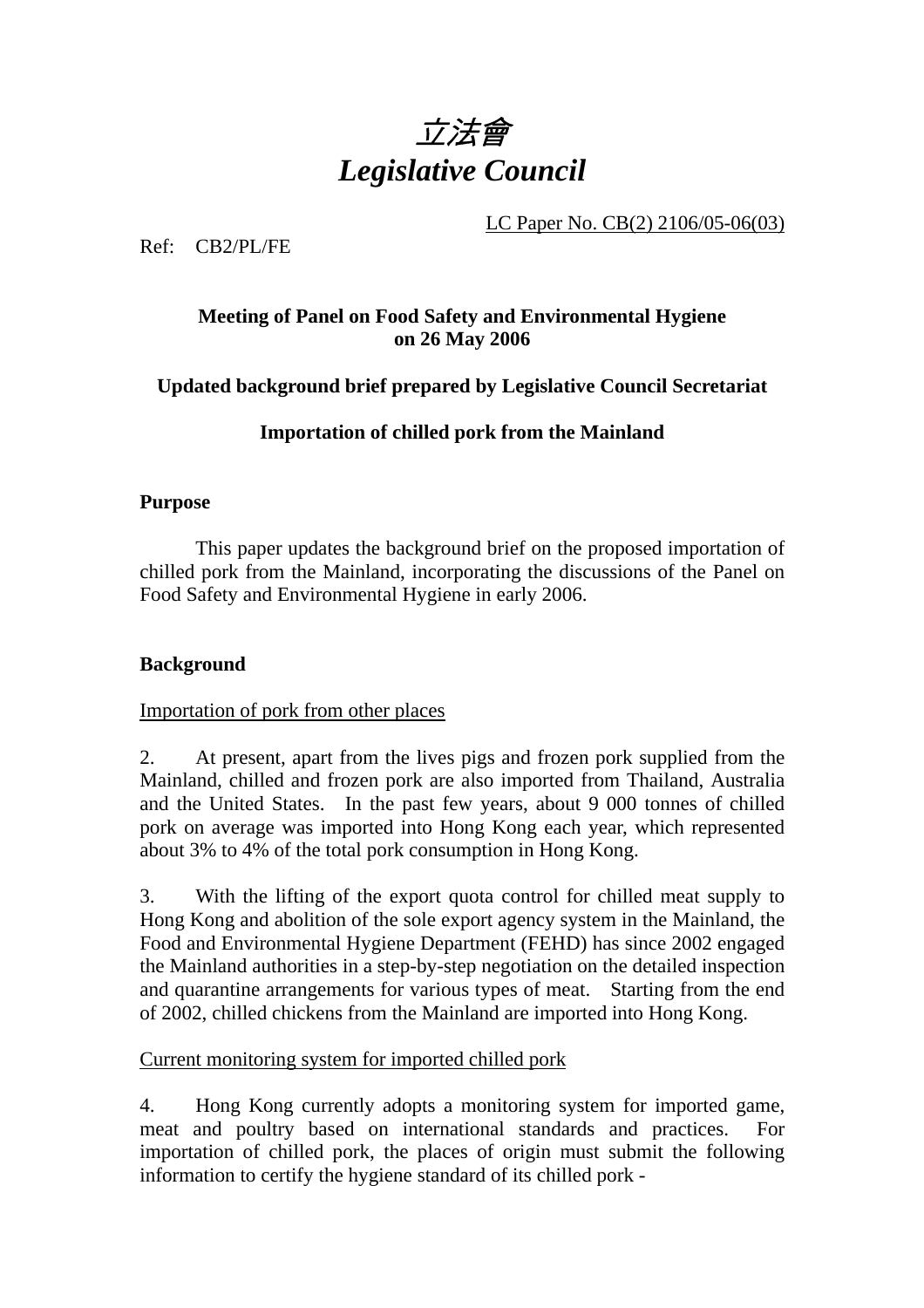- (a) the legislation regulating hygiene standards of meat in the place of origin;
- (b) animal disease situation in the place of origin;
- (c) training, qualification and international recognition of veterinary officers and inspection and quarantine officers;
- (d) facilities and hygiene standards of farms, slaughterhouses and processing plants;
- (e) production process of chilled pork intended for export (including details of both ante-mortem and post-mortem inspection and quarantine procedures, etc.);
- (f) issuing authority and accreditation details of health certificates; and
- (g) monitoring and regulation of veterinary drug residues.

5. The exporting country or place of origin must pass through FEHD's vetting procedure before the chilled pork can be imported to Hong Kong on a trial basis. Importers who intend to import chilled pork into Hong Kong must obtain import licences from FEHD beforehand. Each batch of imported chilled pork must be accompanied by a health certificate issued by the authorities in the place of origin certifying that the meat is hygienic and fit for human consumption. If the inspection results of the first six batches of imported chilled pork are satisfactory, import permission will be granted and subsequent imports will be subject to monitoring under FEHD's regular food surveillance system and random testing at the import, wholesale and retail levels.

#### **Discussion by the Panel on Food Safety and Environmental Hygiene**

#### Arrangements for import of chilled pork from the Mainland

6. At the Panel meeting on 11 January 2005, the Administration informed members of the progress of FEHD's discussion with the General Administration of Quality Supervision, Inspection and Quarantine (AQSIQ) about chilled pork imports to Hong Kong. According to the Administration, such discussion had started since early 2004. FEHD had visited four chilled pork processing plants and their associated farms in Shandong, Sichuan, Guangdong and Shenzhen respectively in May 2004. Discussion of the detailed arrangements took place from June to October 2004.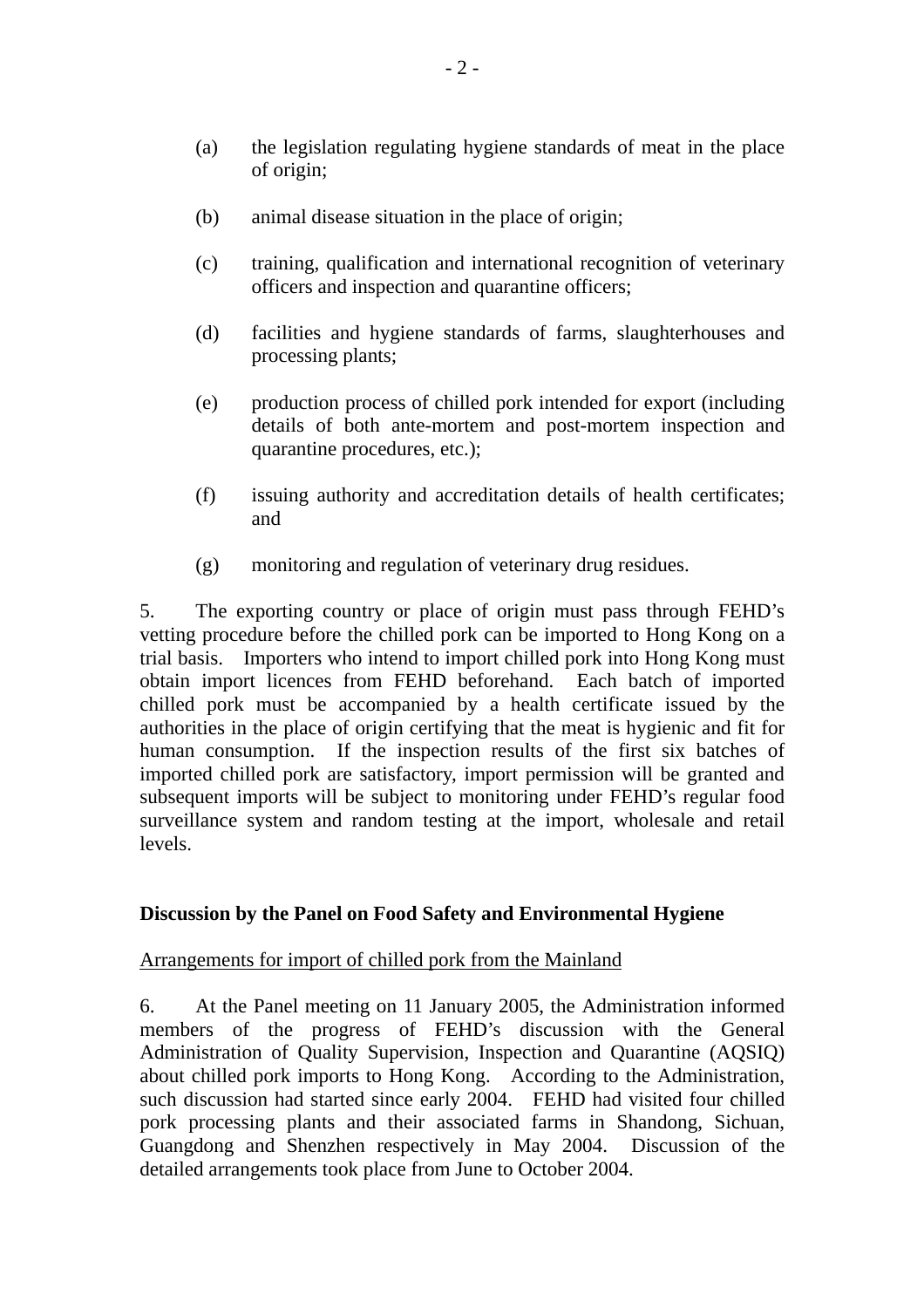7. In early December 2004, both sides agreed that discussion should continue with a view to finalising the inspection, quarantine and hygiene requirements for chilled pork destined for Hong Kong as soon as possible. In the meantime, AQSIQ would provide a list of processing plants that would be allowed to supply chilled pork to Hong Kong, to enable FEHD to conduct further inspection and verify the information about the facilities, operation, production process and the hygiene monitoring system of these plants and the associated farms. The Administration expected that the Mainland could begin to supply chilled pork to Hong Kong in the first quarter of 2005.

8. The Panel followed up the developments of the chilled pork import arrangements at the meetings on 8 March and 15 April 2005. While Panel members had no strong views against the importation of chilled pork from the Mainland, they expressed concern about the inspection and monitoring measures to ensure that chilled pork from the Mainland would meet Hong Kong's hygiene standards. At the Panel meeting on 8 March 2005, members requested that –

- (a) the Administration should ascertain from the relevant Mainland authorities whether guidelines (e.g. feed for pigs) had been issued to those pig farms supplying chilled pork to Hong Kong; and
- (b) FEHD staff should be allowed to conduct random inspections to the processing plants and pig farms in the Mainland, after the importation arrangements had been put in place.

9. The Panel also requested the Administration to make arrangements for members to observe the unloading and inspection/quarantine procedures for the first batch of Mainland chilled pork imported to Hong Kong.

10. The Administration informed the Panel on 14 February 2006 that FEHD had further discussed with the Mainland authorities and received further information on laboratory support, testing methods and other arrangements. The Administration was ready to accept the supply of chilled pork from selected plants in the Mainland. It was envisaged that only a small volume of chilled pork would be imported in the initial stage. According to the Administration, the Mainland authorities had advised that chilled pork would be supplied by authorised pig farms which currently supplied live pigs to Hong Kong, and such pork must meet the inspection and quarantine requirements of Hong Kong.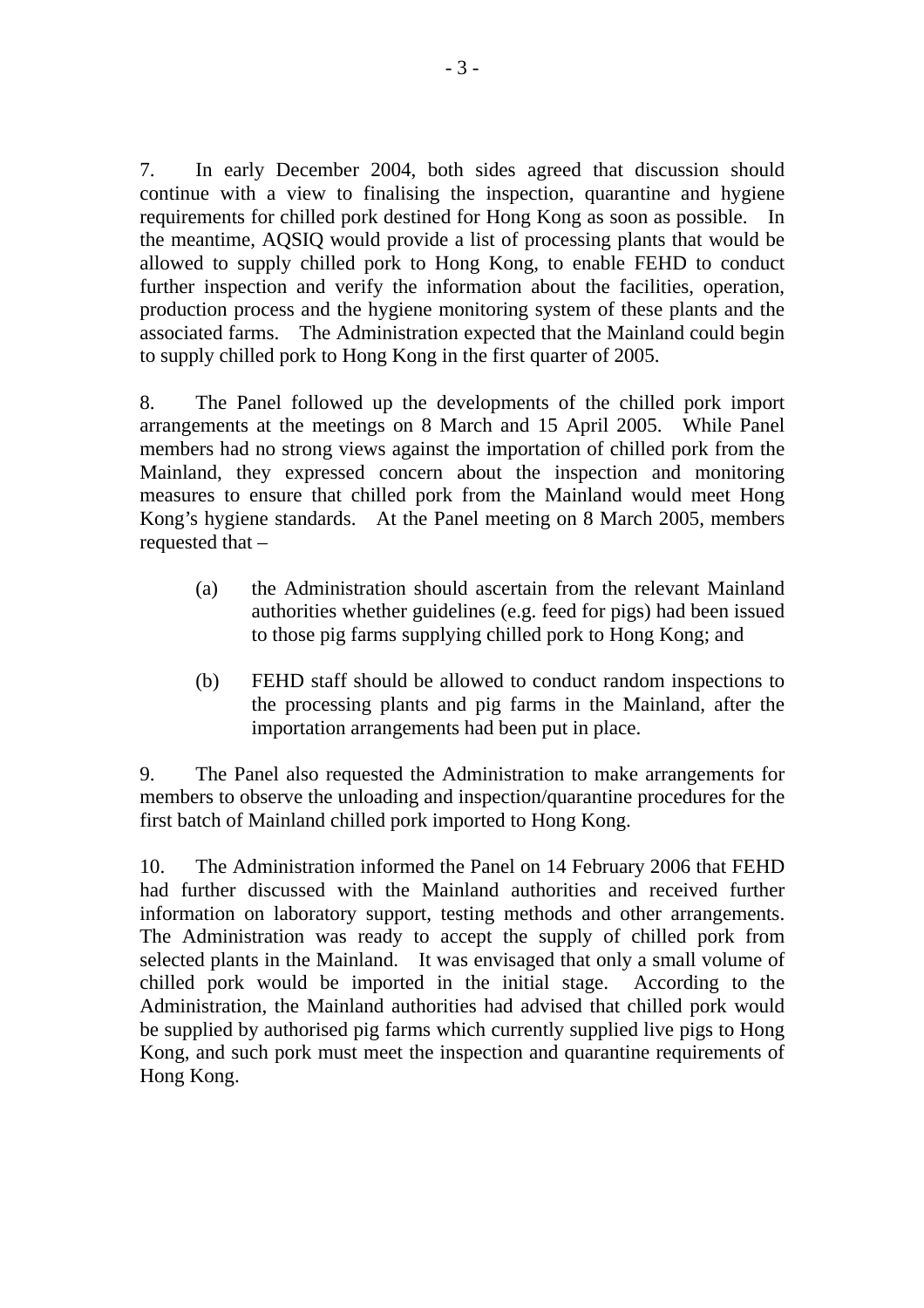## Control at retail level - "One licence for one shop" proposal

11. When discussing the proposed arrangements for import of chilled pork from the Mainland, Panel members had raised concern about retailers selling defrosted chilled pork as fresh pork to customers. As this would pose hygiene problems, Panel members considered that the problem should be solved before chilled pork would be allowed to be imported from the Mainland.

12. The Administration advised that under the existing licensing framework, chilled meat and fresh meat could be put on sale at the same shop, subject to their compliance with the relevant licensing or tenancy conditions issued by FEHD concerning the source, handling, display and storage of chilled meat. The operators were required to display a legible notice at a conspicuous location and on the refrigerators stating that imported chilled pork was available for sale on their premises for the information of consumers. Breaches of these conditions could lead to immediate suspension or cancellation of licences, or termination of tenancy at FEHD markets.

13. Some members of the Panel expressed concern that it was difficult for consumers to differentiate defrosted chilled pork from fresh pork, and unscrupulous traders might pose chilled pork for sale as fresh pork. They considered that separate licences should be issued for selling fresh meat and chilled/frozen meat. At the meeting held on 11 January 2005, the Panel passed the following motion moved by Hon WONG Yung-kan -

"本委員會促請特區政府在輸入首批內地冰鮮豬肉前,完成一 牌一店的法例修訂,並同時盡早對現有出售泰國冰鮮豬肉店 舖實施一牌一店的修訂,以保障消費者的健康和權益。"

# [English translation

"This Panel urges the HKSAR Government to complete the legislative amendment to require "one licence for one shop" before the first batch of chilled pork is imported from the Mainland, and at the same time, implement as soon as possible the amendment of "one licence for one shop" on shops currently selling chilled pork from Thailand, so as to safeguard consumers' health and their interests."]

14. The Panel further discussed the "one licence for one shop" proposal at the meetings on 8 March and 15 April 2005. The Administration explained that if the consideration was for consumer protection, such consideration fell outside the scope of Cap. 132, and it would be inappropriate to pursue the proposal under Cap. 132. The Administration would resort to taking law enforcement actions against any person selling chilled meat as fresh meat at retail level and explore other measures to safeguard consumers' interest.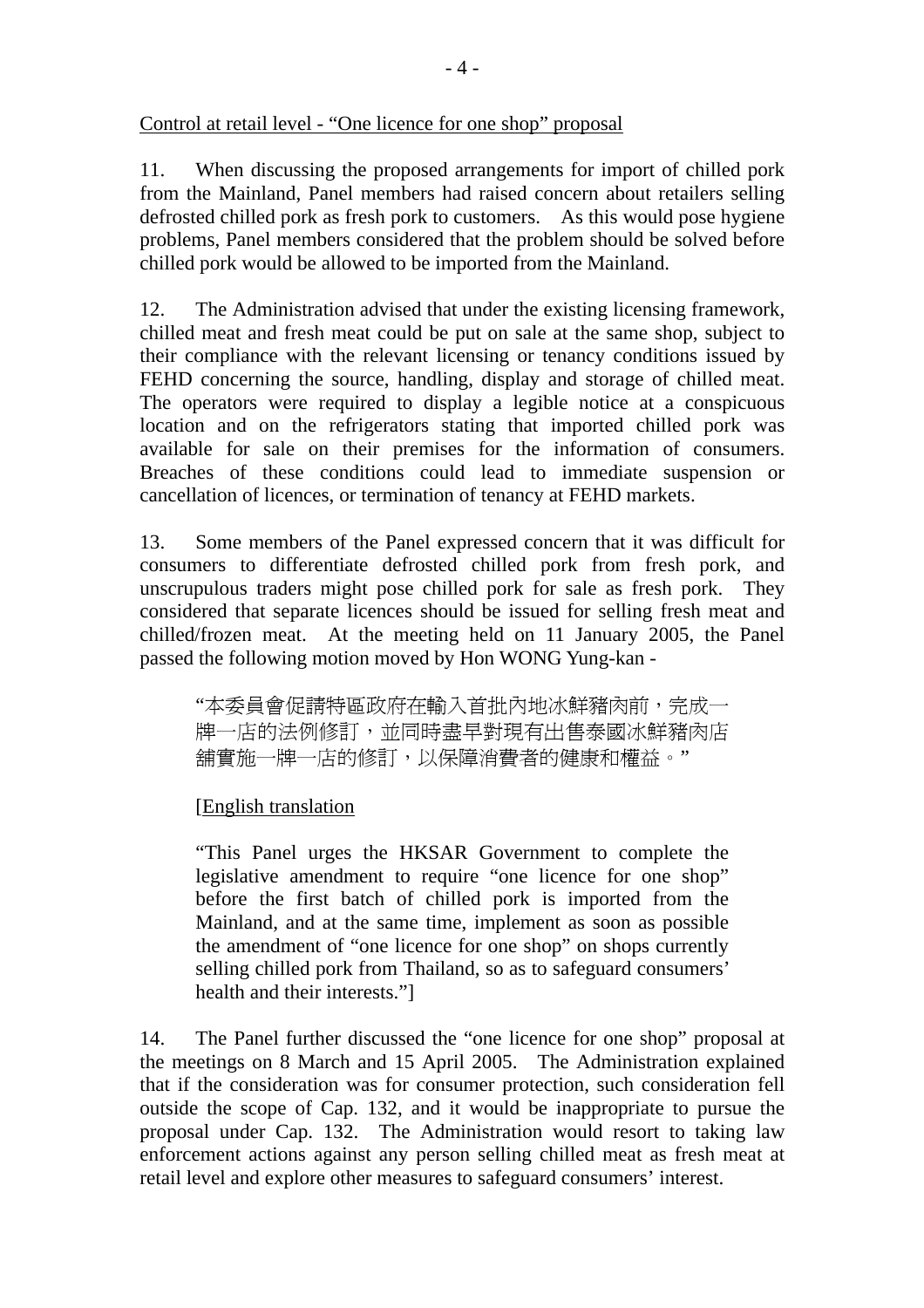15. The Panel had subsequently sought the advice of the legal adviser to the Panel on whether amendments could be made to Cap. 132 to facilitate enforcement of the licensing conditions of the fresh provisions shops and market stalls in relation to the sale of fresh and chilled meat. The legal adviser advised that the "one licence for one shop" proposal could be considered as one of the possibilities to better promote public health and would therefore be within the scope of Cap. 132. Revision to Cap. 132 and its subsidiary legislation would be one of the possibilities to achieve the purpose of the Panel to facilitate enforcement of the licensing requirements. The Panel noted the difference in legal opinion in this respect and requested the Administration to further discuss with the legal adviser to the Panel to resolve the differences.

16. As regards the Panel's concern about the control measures to guard against the sale of chilled pork as fresh pork, the Administration briefed the Panel on 15 April 2005 on the enhanced control measures for the sale of chilled meat at retail level. The Administration recommended additional requirements/conditions on fresh provision shop licensees and tenancies in connection with the storage of chilled meat and display of legible and unobstructed notices providing information that imported chilled meat is sold on the premises. Failure to observe the relevant requirements/conditions will result in immediate cancellation of the licence or termination of market stall tenancy. These requirements and sanctions have taken effect from June 2005.

## Panel discussions in early 2006

17. At the Panel meetings on 14 February, 14 March and 11 April 2006, members expressed different views on whether importation of chilled pork from the Mainland should be allowed before the implementation of the "one licence for one shop" proposal. Panel members expressed disappointment that Administration had not introduced the legislation to effect the "one licence for one shop" arrangement after one year.

18. At these meetings, Hon WONG Yung-kan and Hon TAM Yiu-chung maintained the view that the Administration should put in place the legislation to effect the "one licence for one shop" arrangement before allowing import of chilled pork from the Mainland. They considered that the problem of some retailers selling chilled meat as fresh meat must first be resolved to better protect consumers' interest.

19. Hon Tommy CHEUNG, Hon Vincent FANG, Dr Hon KWOK Ka-ki, Dr Hon Joseph LEE and Members belonging to the Democratic Party did not agreed that that importation of Mainland chilled pork should be delayed, if such pork could meet Hong Kong's import and hygiene requirements, since chilled pork was being imported from other places.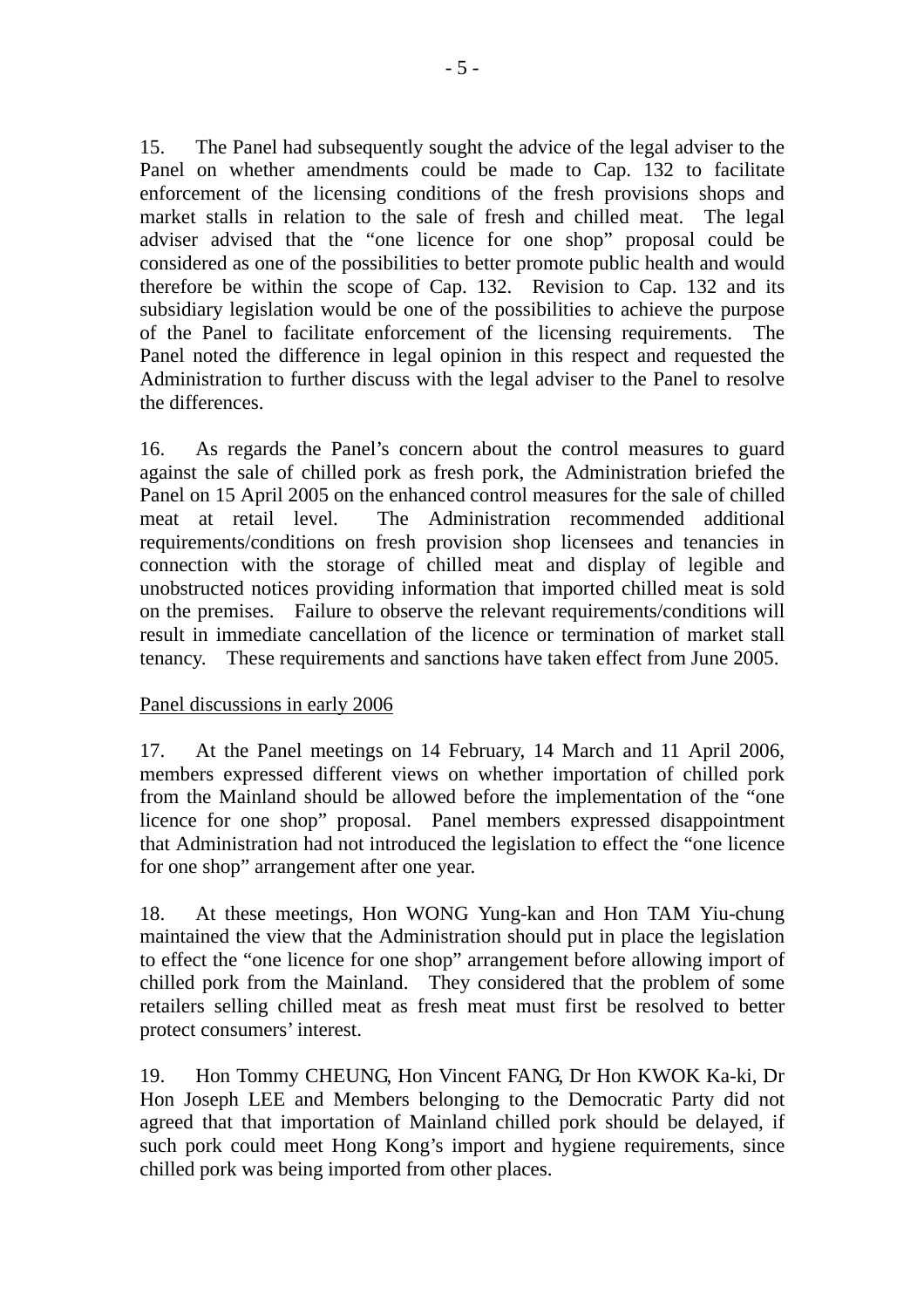20. In view of the concern about some unscrupulous retailers selling chilled pork as fresh pork, the Panel urged the Administration to expedite introduction of the legislation on "one licence for one shop". The Administration advised the Panel in March 2006 that should no complicated legal issues arise during the drafting stage, the Amendment Regulation for putting in place the requirement of "one licence for one shop" could be ready around mid-2006.

21. The Hong Kong Retail Management Association wrote to the Panel in May 2006 opposing to the proposal of issuing separate licences for fresh meat and chilled meat, and forcing retailers to choose between selling fresh meat and chilled meat. The Association suggested that fresh meat provision shop licensees in supermarkets should be allowed to sell both fresh and chilled meat, provided that they complied with all the existing requirements to ensure separation of fresh and chilled pork, such as selling such meat at designated areas separated by a "poultry only" area.

## **Finance Committee's discussion on the ex-gratia payment for voluntary surrender of licence by local pig farmers**

22. On 28 April 2006, the Finance Committee considered the funding proposal on the ex-gratia payments for voluntary surrender of licence by local pig farmers, and the proposed loan to live pig transporters for upgrading their vehicles for conveying chilled/frozen products. Some Members expressed concern that the voluntary surrender scheme would have significant impact on live pig transporters. To enable these transporters to switch to other business operations, these Members urged the Administration to expedite the importation of chilled pork from the Mainland.

23. The Administration proposed to further discuss with Members the issue of importation of chilled pork at the Panel meeting on 26 May 2006.

## **Relevant papers**

24. A list of relevant papers and documents is in the **Appendix** for members' easy reference. The papers and documents are available on the Council's website at http://www.legco.gov.hk/english/index.htm.

Council Business Division 2 Legislative Council Secretariat 23 May 2006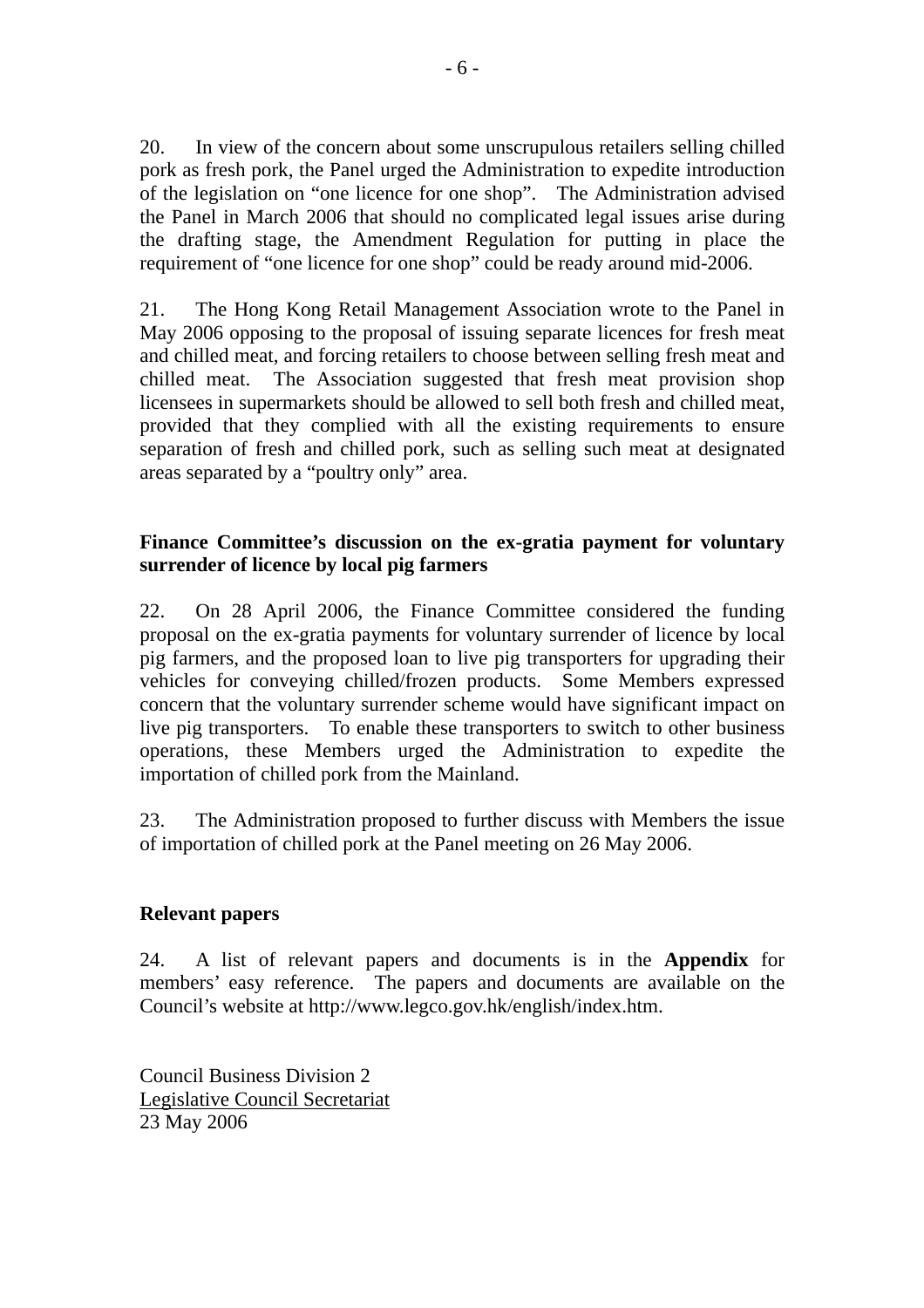# **Appendix**

# **Relevant Papers/Documents**

| <b>Meeting</b>                                           | <b>Meeting Date</b>    | <b>Papers/Motion Passed/Council</b>                                                                    |
|----------------------------------------------------------|------------------------|--------------------------------------------------------------------------------------------------------|
|                                                          |                        | <b>Question</b>                                                                                        |
| Legislative Council                                      | 13 June 2001           | Oral question on "Illegal importation<br>of meat" raised by Hon Mrs Selina<br><b>CHOW</b>              |
|                                                          | 5 June 2002            | Oral question on "Retailers selling<br>fresh pork at low prices" raised by Hon<br>Michael MAK          |
|                                                          |                        | Written question on "Sale of fresh meat"<br>by superstores" raised by Hon Fred LI                      |
|                                                          |                        | 26 November 2003 Oral question on "Chilled meat" raised<br>by Hon WONG Yung-kan                        |
|                                                          | 1 December 2004   Oral | question on<br>"Importation"<br>of<br>chilled pork from the Mainland" raised<br>by Hon Tommy CHEUNG    |
| Panel on Food Safety and<br><b>Environmental Hygiene</b> | 11 January 2005        | Paper provided by the Administration -<br>LC Paper No. CB(2) 566/04-05(05)                             |
|                                                          |                        | Minutes of meeting<br>LC Paper No. CB(2) 758/04-05                                                     |
|                                                          | 8 March 2005           | Paper provided by the Administration -<br>LC Paper No. CB(2) 986/04-05(01)                             |
|                                                          |                        | Minutes of meeting<br>LC Paper No. CB(2) 1229/04-05                                                    |
|                                                          | 15 April 2005          | Paper provided by the Administration -<br>LC Paper No. CB(2) 1230/04-05(04)                            |
|                                                          |                        | Paper provided by the Legal Service<br>Division on "One shop one licence" -<br>LC Paper No. LS49/04-05 |